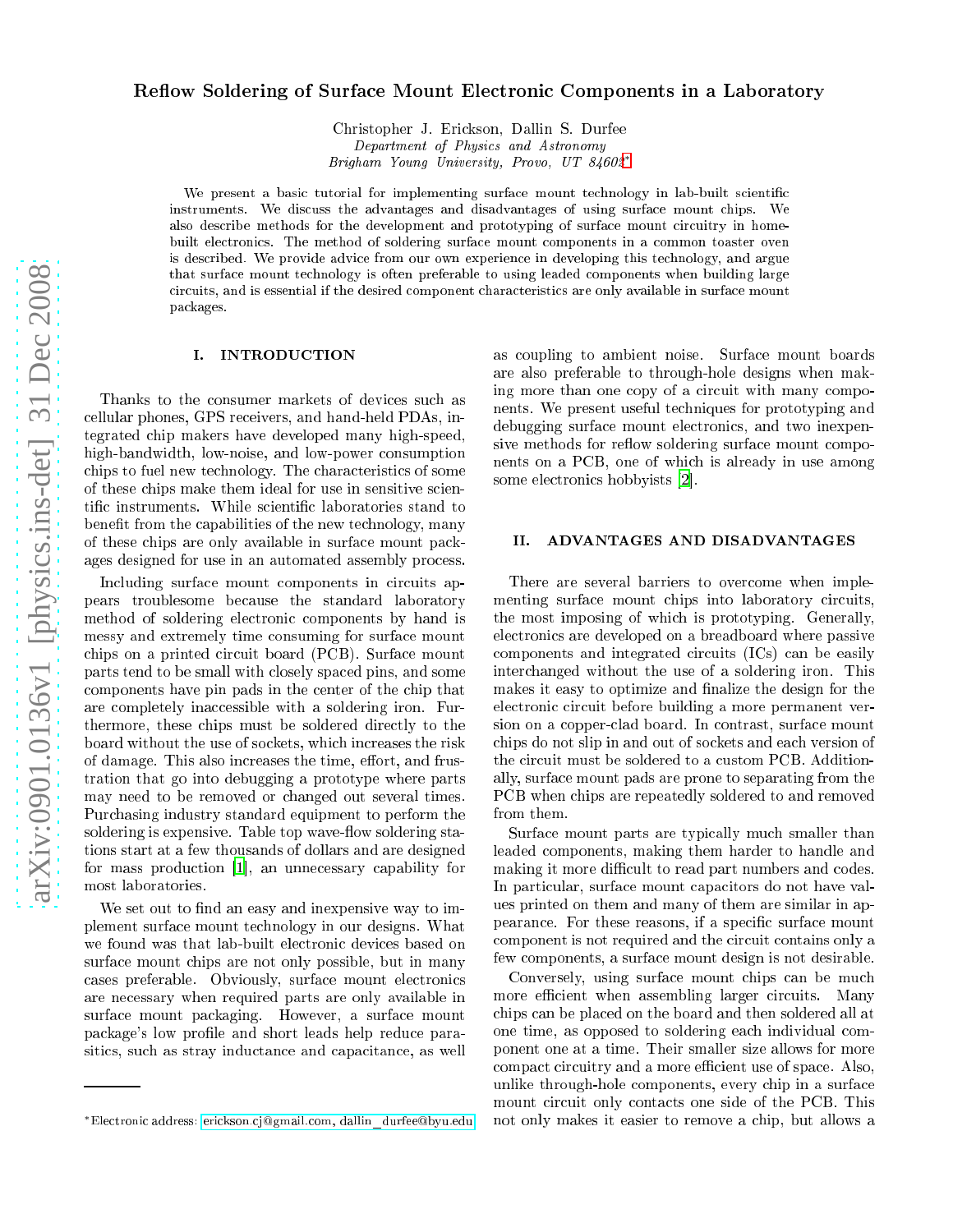chip to be removed without removing the PCB from its housing (see section [V\)](#page-4-0).

In short, a circuit design with few components or that is a one time build probably gains little from implementing a surfa
e mount design unless a ne
essary hip is only available in a surface mount package. However, circuits with many components, and especially standard designs for commonly used circuits, are perfect candidates for employing surfa
e mount te
hnology.

#### CIRCUIT DESIGN AND LAYOUT TTT.

There are several methods that we use to streamline the design process, which we discuss below. We also discuss circuit design and layout techniques that have simplied the debugging and optimization pro
esses.

## A. SPICE Modeling

Because it takes significant time and cost to manufacture a PCB, we recommend characterizing the circuit with a SPICE model first. SPICE is a standard numerical modeler for circuits and several versions are available for free from chip manufacturers. These typically come with extensive libraries of the chips made by that company, as well as the ability to load SPICE models for chips from other makers. SPICE modeling can be useful for quickly checking different combinations of chips and other components to optimize the circuit. Also, when debugging a circuit, SPICE can be used to model the effect of probes on the circuit's performance.

## B. Prototyping with Leaded Components

If through-hole omponents are available, the design an still be prototyped on a springboard using leaded omponents. Prototyping in this way allows for qui
k adjustment of the physical circuit design before manufacturing a PCB. However, this method may not work well for highly specialized or high-speed electronics where path lengths and feedba
k loops are riti
al.

We have also taken the time to design our own copper lad prototyping board with a se
tion on it for surface mount components with various pin configurations (shown in figure [1\)](#page-1-0). With these boards we can take advantage of sockets and leaded passive components to prototype the majority of the circuit while still using key surfa
e mount hips.

#### $\mathbf{C}$ . ExpressPCB

Several resources exist for the design of the circuit, its PCB layout, and its production. ExpressPCB



<span id="page-1-0"></span>FIG. 1: Layout of one side of our prototyping board that allows for surfa
e mount omponents to be integrated into the prototyping pro
ess. The surfa
e mount se
tion of the board is outlined by the gray box.

(http://expresspcb.com) offers two free CAD programs to aid in board design and produ
tion. The first, ExpressSCH, is a program for drawing the circuit schematics that also checks for inconsistencies such as broken wires. This program omes with a library of ommon electronic components and allows for the creation of new omponents.

The schematic file can then be linked to a second program for design of the PCB layout, ExpressPCB, to help ensure the physical circuit is wired correctly. ExpressPCB omes with a library of pad layouts for various standard packages as well as specific chips accompanied by their Digikey part number. It also allows for the creation of new components. The program offers such features as highlighting pins that should be connected together and providing warnings for missing components. It will also print the board in its actual dimensions. Unfortunately, the program does not output an industry standard Gerber file so boards can only be ordered through ExpressPCB.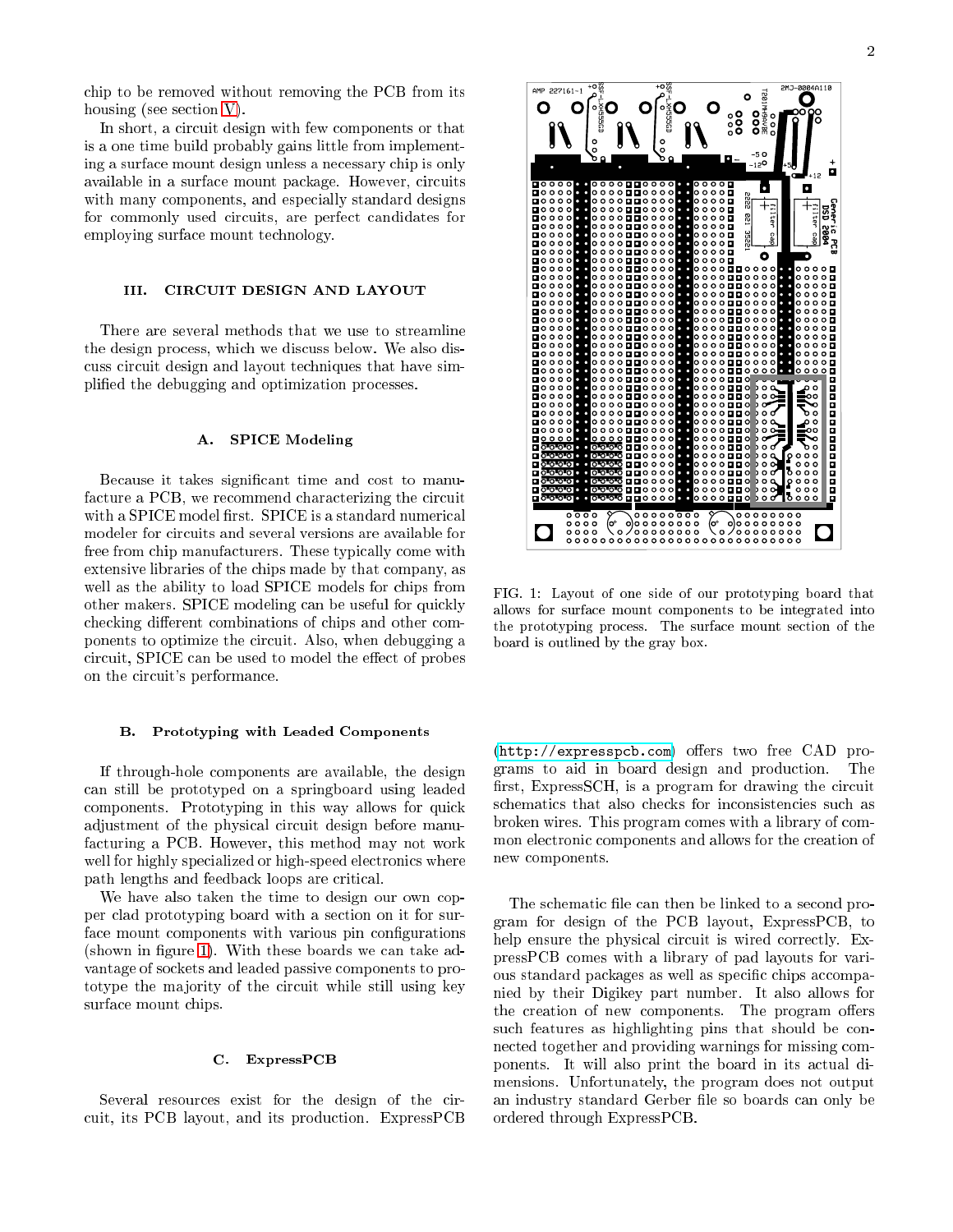### Common Part Sizes That We Use D.

Many surfa
e mount omponents ome in a variety pa
kages. For op-amps and other a
tive omponents, small outline integrated circuit (SOIC) packages with 8 or 14 pins and 0.05 inch pin spacing (pitch) are common and are easier to deal with than pa
kages with smaller pit
h. For passive omponents we found 1206 and 0805 chip sizes were common and not too small to handle. We have reserved 0805 chip sizes for precision components and 1206 sizes for standard omponents in our lab to avoid confusion when stuffing boards.

## E. Spacing between components

While surface mount components are small and can be pa
ked tightly together, it is good pra
ti
e to leave a generous amount of spa
e between the pads when designing a board. This prevents onfusion as to whi
h two pads de fine a passive component when stuffing the board, and it also makes it easier to correct errors that occur during the soldering pro
ess (see se
tion [IV A\)](#page-2-0). Care should also be taken to allow adequate room around through-hole omponents, whi
h an overshadow or over surfa
e mount parts on a poorly designed board, making it harder to access them if needed.

### F. Physi
al Design of the PCB

A well thought-out PCB design an simplify the debugging pro
ess. When designing a PCB it is generally re
ommended that tra
es run the width of the board on one side, and the length of the board on the other. This helps to keep the design simple and avoids the need to weave tra
es around ea
h other with vias.

Pla
e a myriad of ground vias on the board, and espe cially around sensitive components. This will introduce many small, losely-pla
ed ground loops, whi
h negate large ground loops and minimize indu
tan
e between the omponents and ground. Also, learing ground planes from under fast chips and around traces carrying sensitive signals will reduce problems created by stray capa
itan
e. Che
king over the board to eliminate islands (areas of metal that are not onne
ted to either ground or a tra
e) is also a good idea.

There are also a few things that an be done when designing the PCB to make it easier to stuff. It helps to lay out the circuit in an intuitive manner so that different areas of the board are easily recognizable by function. Also, we label all omponents with either their part number or their value (for passive hips), and we make short notes or legends on a blank area of the board to aid in assembling the circuit. This can be done with a silk screening pro
ess, whi
h adds extra ost to the produ
tion, or by simply writing su
h information into the opper ground

oaa эŒ 200 סמכ ooo ЮŌ ۷nn ooo ooo **orun** 

<span id="page-2-1"></span>FIG. 2: The gray box encloses a prototyping grid that was added to a temperature controller circuit. This area can be used for debugging and/or adding omponents to the board including an SOIC chip. Power for this area can be accessed from the vias in the upper right corner of the figure, which provide  $\pm 5$  and  $\pm 12$  volts.

plane. Also, as with standard circuit design, active components should all be pla
ed so that pin 1 is in the same orientation for every IC. Pla
e as many surfa
e mount omponents on the same side of the board as possible. Only one side of the board can be soldered at once and any omponents on the opposite side will have to be soldered by hand.

Finally, we re
ommend in
luding a small prototyping area on the PCB where ground, power, and extra pin pads an support additional omponents that might be needed after the initial implementation. An example of one is shown in figure [2.](#page-2-1)

### BUILDING THE CIRCUIT IV.

# <span id="page-2-0"></span>A. Layout of Surfa
e Mount Components

When building surface mount circuitry, all of the chips on one side of the PCB an be set in pla
e at the same time with solder paste before being pla
ed in an oven to omplete the soldering pro
ess. Solder paste is a semisolid mixture omposed mainly of solder parti
les and flux. It is solid enough to hold its form, but soft enough to hold hips in pla
e when they are pressed into it on a PCB. We found it easiest to use a 20 gauge tip on a syringe to apply the paste to individual pads. A component an then be arefully pla
ed on the board using a pair of tweezers.

Taking care when placing components on the board can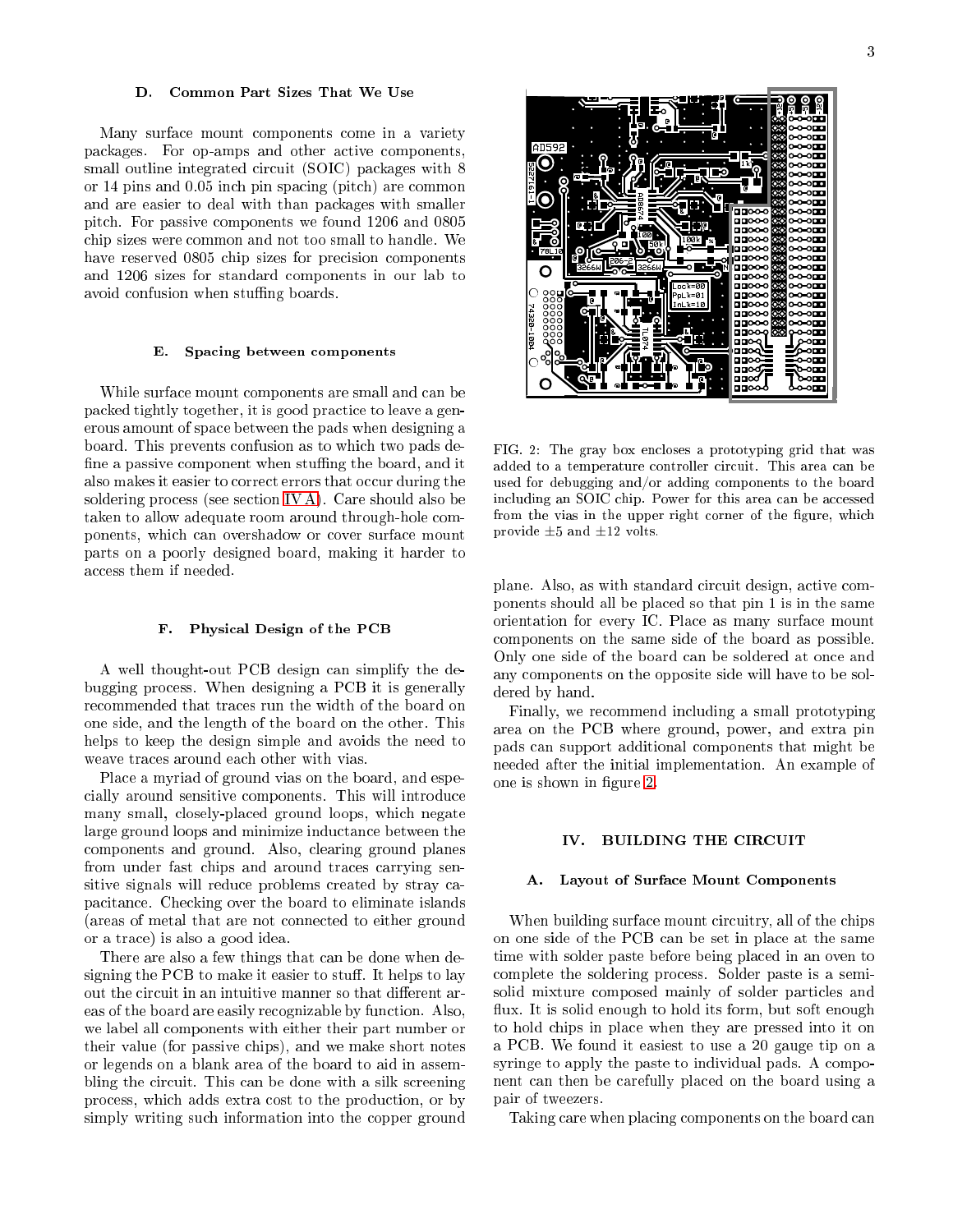reduce errors when the solder is melted. The majority of su
h problems are the result of either too mu
h solder paste or an uneven amount of solder paste being pla
ed on the different pins of a component. Too much solder paste will form solder bridges to adja
ent pads or the ground plane during the ooking pro
ess. Pla
ing more solder one side of the chip than the other can cause chips to rotate, slide, or tombstone (lift one side of the chip off of the board).

For components with a pitch less than  $.05$  inch, it may be easiest to pla
e a bead of solder a
ross all the pins. This will result in solder bridges, but solder bridges an be corrected after the cooking process (see section [V\)](#page-4-0).

Typically, it takes less than an hour to stuff a PCB containing on the order of a 100 surfa
e mount omponents once a person has a little practice.

# B. Through-Hole and Additional Surfa
e Mount Components

Some circuits will contain through-hole components and may even have surfa
e mount hips pla
ed on both sides of the board. We layout the side of the board with the most surface mount components on it first and solder those pie
es in the toaster oven. Afterward, we will add through-hole omponents and the remaining surfa
e mount parts by hand.

## C. Reflow Soldering

We experimented with two methods of melting the solder paste: using a ommon toaster oven, and using a hot plate and heat gun. We perform all of our surfa
e mount soldering using the toaster oven method, but also took data with the hot plate method for omparison.

### 1. Soldering in a Toaster Oven

As far as we are aware, the idea of using a ommon toaster oven for surface mount soldering was first put forth in a newsletter of the Seattle Robotics Society [2]. The group insisted that this method is only made possible by the use of an expensive, water-soluble solder paste from Kester that requires refrigeration and has a short shelf-life. We found that while the water-soluble paste did work, its storage and shelf life were in
onvenient and its flux left a slightly sticky residue on the PCB. In sear
hing for an alternative, we found that ChipQuik's  $63/37$  w/flux solder paste worked just as well. The ChipQuik paste features a "no-clean" flux that leaves no residue on the board. Additionally, it is heap and requires no refrigeration. While the official shelf-life of the paste is 6 months without refrigeration, we were able to use an unrefrigerated syringe of the paste over a year after its original use without any problems.



<span id="page-3-0"></span>FIG. 3: Five thermocouples measured the temperature across a blank PCB while it was run through the soldering process using two different methods. The solid lines represent the maximum and minimum of the five temperature points observed on the board while the setpoint was hanged in timed steps: 250 °F (121 °C) for 4 minutes, 375 °F (191 °C) for 2 minutes, and 450 °F (232 °C) for 30+ seconds to melt and bead the solder. The dotted lines represent the maximum and minimum profiles observed while heating the board with the oven temperature set to 450  $\degree$ F (232  $\degree$ C) from the start.

According to [2], after placing a prepared board in the old oven, the oven's temperature needs to be in reased dis
retely in arefully timed intervals. This is done to allow the oven to come to equilibrium and, presumably, to prevent overshoot at each step. We investigated whether this was ne
essary or whether setting the oven to the maximum temperature setpoint from the start would work just as well.

The temperature across a blank, previously unused PCB was measured by strapping five K-type thermocouples a
ross it. The thermo
ouples were onne
ted to an Agilent 34970A Data Aquisition Swit
h Unit, whi
h ollected the data during the process. We then heated the board using an Oster model 6232-015 1500 Watt toaster oven.

The maximum and minimum temperature data from five points across the PCB during two trials is shown in figure [3.](#page-3-0) Even though the temperature was changed in steps at the intervals given in  $[2]$  $[2]$  for one data set, there is no evidence of it in the figure, indicating that the temperature setpoint is hanged before the oven approa
hes equilibrium at any step. No gradual steps are needed in ooking the board, all that is required is to get the solder to its melting point, after which the board can be cooled. The entire cooking process takes about  $6\frac{1}{2}$  minutes per board with our oven.

The most temperature sensitive chip we use is an AD5541 16-bit digital to analog onverter. Its maximum lead temperature of 215  $\degree$ C for 60 seconds [\[3](#page-5-2)] seems to be exceeded by the 246 °C oven temperature seen when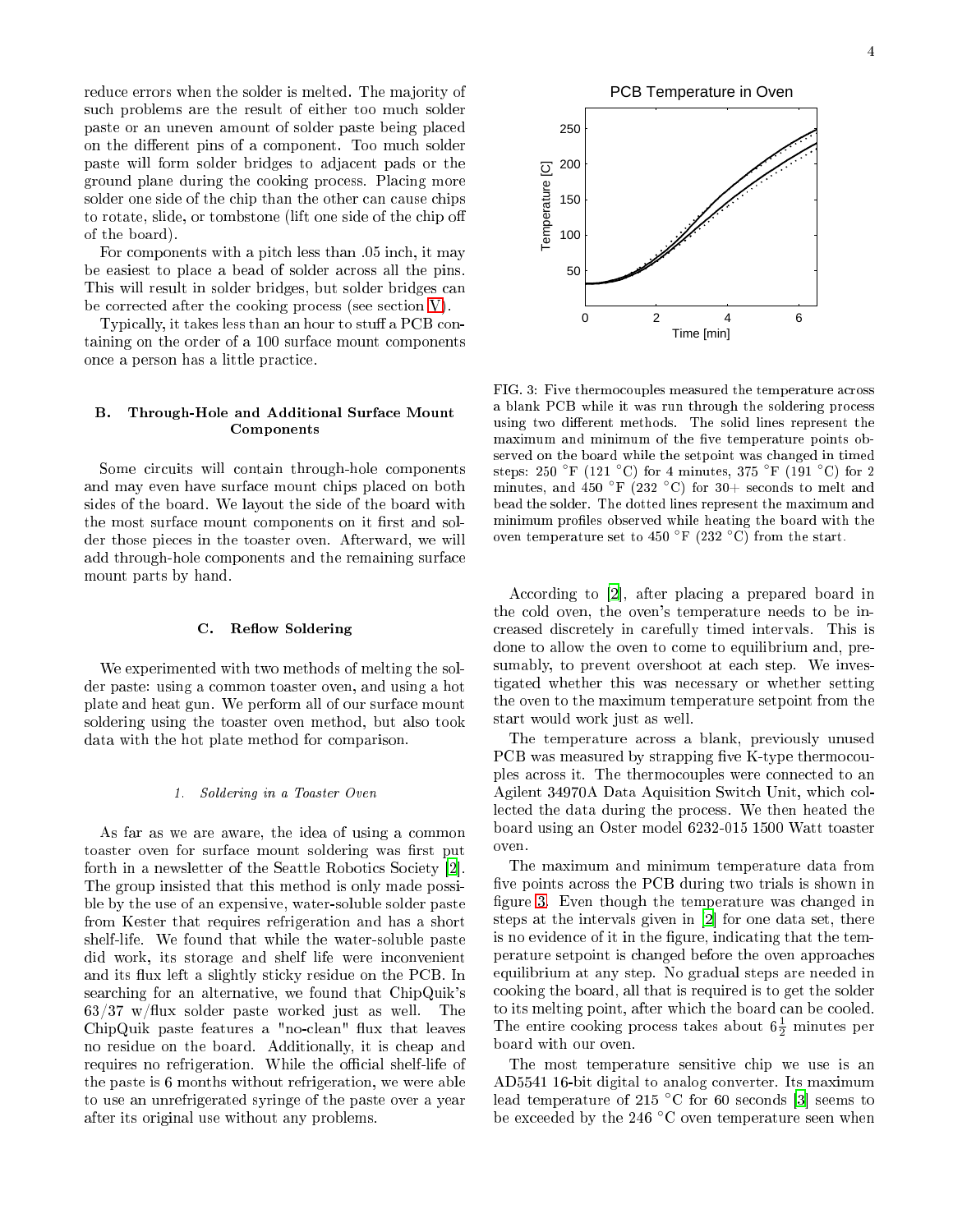we took the data shown in figure [3](#page-3-0) with no chips on the PCB. However, we have used the toaster oven to successfully create the low-noise, high-modulation bandwidth current drivers described in [4], as well as low-noise, high-bandwidth PID lo
kir
uits, high-speed homodyne photodete
tors, and mi
ropro
essor ontrol units. We have repeated this process multiple times and have never damaged a sensitive integrated chip through the process. Given that no chips have been damaged, we can infer that lead and chip temperatures are kept below their maximum limit. This may be due to the thermal mass of the chips and the evaporation of the liquid components of the solder paste.

When soldering a PCB with this method it is important to make sure that the rack inside the oven is level. This prevents gravity from moving any of the chips off of their pads on
e the solder melts. The PCB with its omponents and solder paste is pla
ed in the oven at room temperature and the oven is turned on and set to <sup>450</sup> ◦F  $(232 \text{ °C})$ . During the process of cooking the board, the solder paste flattens out as the oven begins to heat. Near the  $5\frac{1}{2}$  minute mark for our oven, solder will begin to melt, bead around individual pins, and be
ome shiny. On
e solder has beaded on all the pins, the oven an be turned off and the door opened. While  $[2]$  advises tapping the board immediately after ooking, we found that bumping, tipping, or jarring the board and oven immediately after the cooking process can cause chips to slide, rotate, and solder to adja
ent pads, tra
es, or ground planes. Allowing a few seconds before actually moving the board will allow the solder to cool enough so that hips do not reposition themselves.

### 2. Soldering with a Hot Plate and Heat Gun

We tested a second method of doing surface mount soldering in the lab by bringing the PCB up to a uniform temperature and then lo
ally heating the PCB to melt the solder paste. A ommer
ial system for this approa
h is available and in
ludes a heated board ra
k and a hot air pencil for melting the solder at individual pins [5]. We tested to see if this method could be successfully implemented using a heat gun and hot plate already available in our lab. First, we prepared the PCB as des
ribed for the toaster oven and then heated it to ∼150 ◦C on a hot plate. This is just below the 183 ◦<sup>C</sup> melting point of the solder. By then passing a standard heat gun across the board the solder was brought to its melting point.

We took data using a blank PCB with five thermocouples as in the oven trials. Figure [4](#page-4-1) shows data taken by melting solder paste with a heat gun after the board had been brought to ∼150 ◦C with a hot plate. The solid trace shows local temperature spikes that occur while melting solder to a blank area on the board, while the dotted trace shows the temperature spike from actually soldering an 8 pin SOIC pa
kage with this method.

We found that when using non-specialized equipment



<span id="page-4-1"></span>FIG. 4: After the PCB is brought to a 150  $°C$ , solder is melted by a heat gun to both the grounding plane and a tra
e with and without omponents present. The solid line shows temperatures spikes that occur from melting solder to a blank area of the board, while the dotted line shows the temperature spike due to soldering an 8 pin SOIC op-amp. Although the temperature spike for soldering the chip is short and local, the board and hip rea
h temperatures potentially dangerous to the chip.

this method is time onsuming and potentially dangerous to hips. The pro
ess of getting the hot plate to the right temperature with its rude dial took about 20 minutes, while actually soldering a single chip took 10 to 20 sec onds. Overall, it would take the better part of an hour to solder one board. Also, the broad nozzle of the heat gun prevented accurate targeting of chip leads, which led to overheating of the entire hip. We have never used this method for actually building surface mount circuitry.

# <span id="page-4-0"></span>V. MOVING OR REPLACING COMPONENTS

When the board has ooled, solder bridges, loose pins, tombstones, and misplaced pieces can be checked for. The use of a magnifying glass and a bright light are invaluable here. Usually, errors su
h as a solder bridges an be orre
ted by simply tou
hing a soldering iron to the spot and dragging the solder onto the tra
es. However, some errors require removing solder from the board or resetting a chip. Also, some chips may need to be changed out if damaged through a design error or by later abuse in the circuit's life. Components with only two leads, such as capacitors and resistors, are often easily removed by gently tugging on them with a pair of fine tweezers while heating first one end, then the other with a soldering iron. Additional solder can be added to one of the leads to increase its heat capacity so that it stays molten longer.

Removing components with more than two pins can be done through one of two methods. The first method